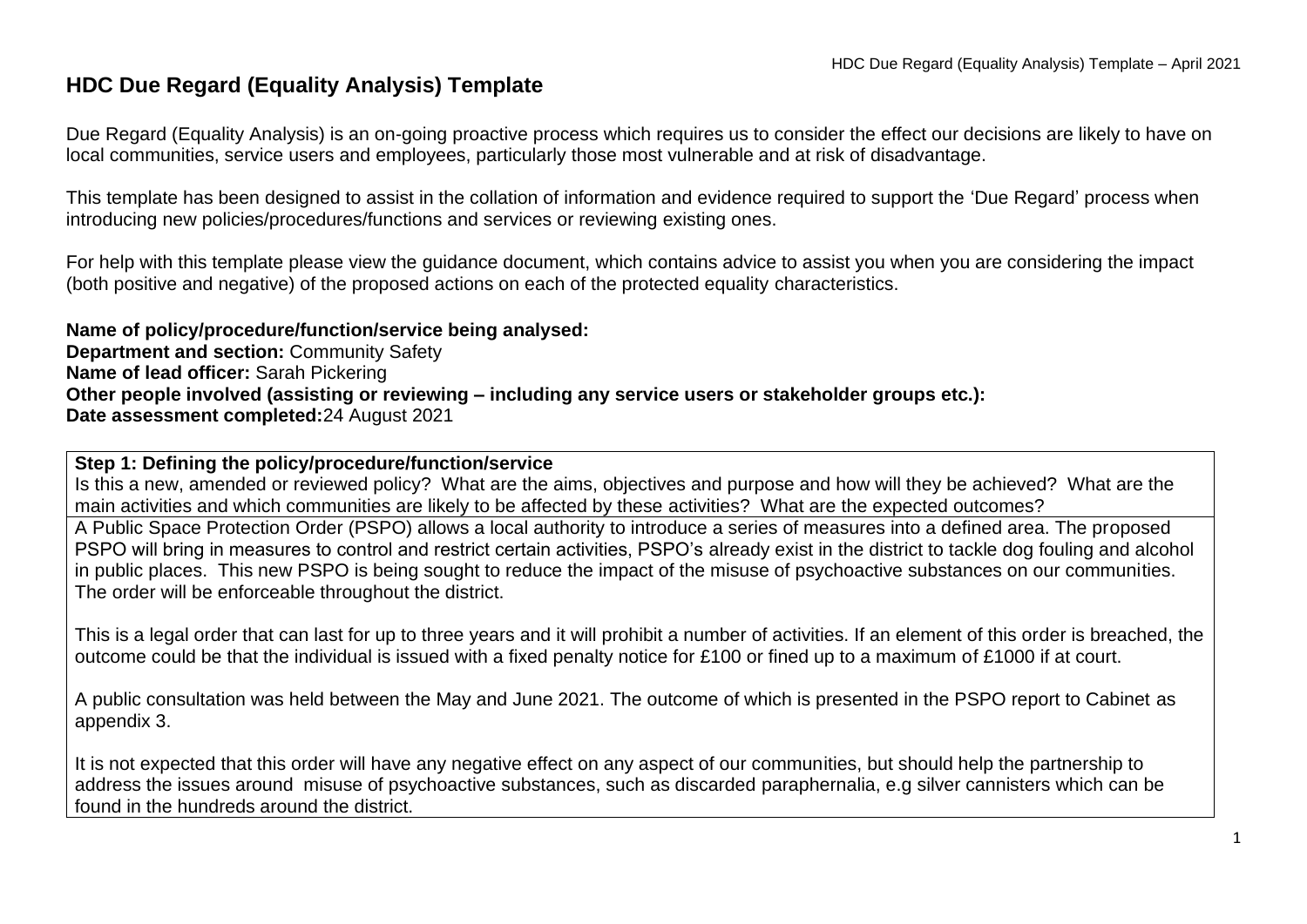This order should have a positive impact on;

- raising awareness of the Psychoactive substance misuse and the law,
- reducing fly tipping and rubbish left by users in communities especially parks and open spaces,
- reducing the risk of harm to young people and other users,
- reducing levels of associated Anti-social behaviour (ASB)

The order will give local authorities and police new powers to stop people using Psychoactive substances within the District.

## **Step 2: Data collection & evidence**

What relevant evidence, research, data and other information do you have and is there any further research, data or evidence you need to fill any gaps in your understanding of the potential or known effects of the policy on different communities? Include quantitative data as well as qualitative intelligence such as community input and advice.

A Survey monkey consultation was completed by the Partnership between May and June in which communities were asked about their concerns of Psychoactive substance misuse in the district and whether they considered this an issue. They were also asked how they were aware of it being a problem. The survey results are in appendix 3.

We prior to this piece of work researched other local authorities to find examples of such orders and any potential issues and did not find there to be any concerns about negative impacts of such an order.

## **Step 3: Consultation and involvement**

Have you consulted and if so outline what you did and who you consulted with and why.

Survey monkey consultation on the issue of psychoactive substances and ways to tackle the issues - full results can be found in appendix 3.

We have consulted with all partnership agencies as defined as statutory under the Crime and Disorder Act 94.

Consultation with Turning Point our drug treatment services about any potential impact on the drug using population, has been completed during the development of this order. They all support this order.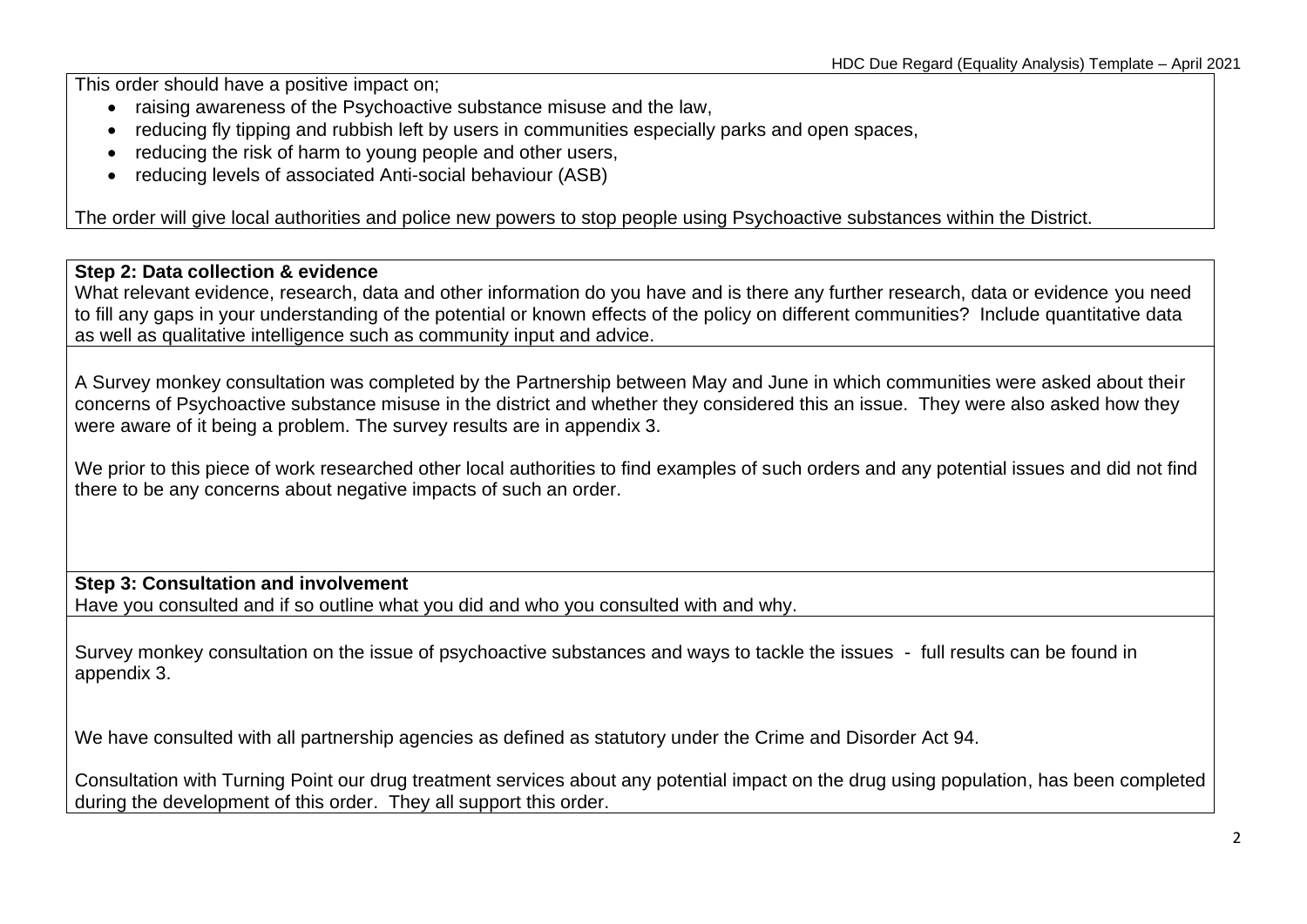### **Step 4: Potential impact**

Considering the evidence from the data collection and feedback from consultation, which communities will be affected and what barriers may these individuals or groups face in relation to Age, Disability, Gender Reassignment, Marriage and Civil Partnership, Pregnancy and Maternity, Race, Religion or Belief, Sex, Sexual Orientation, Other groups e.g. rural isolation, deprivation, health inequality, carers, asylum seeker and refugee communities, looked after children, current and ex-armed forces personnel (Veterans), deprived or disadvantaged communities and also the potential impact on Community Cohesion. Remember people have multiple characteristics so the impact of a policy on a particular community may impact people within the community differently. Where possible include numbers likely to be affected.

These have been considered and form appendix 7 attached to this report.

## **Step 5: Mitigating and assessing the impact**

If you consider there to be actual or potential adverse impact or discrimination, please outline this below. State whether it is justifiable or legitimate and give reasons. If you have identified adverse impact or discrimination that is illegal, you are required to take action to remedy this immediately. If you have identified adverse impact or discrimination that is justifiable or legitimate, you will need to consider what actions can be taken to mitigate its effect on those groups of people. Consider what barriers you can remove, whether reasonable adjustments may be necessary and how any unmet needs have identified can be addressed.

Non have been identified.

**Step 6: Making a decision**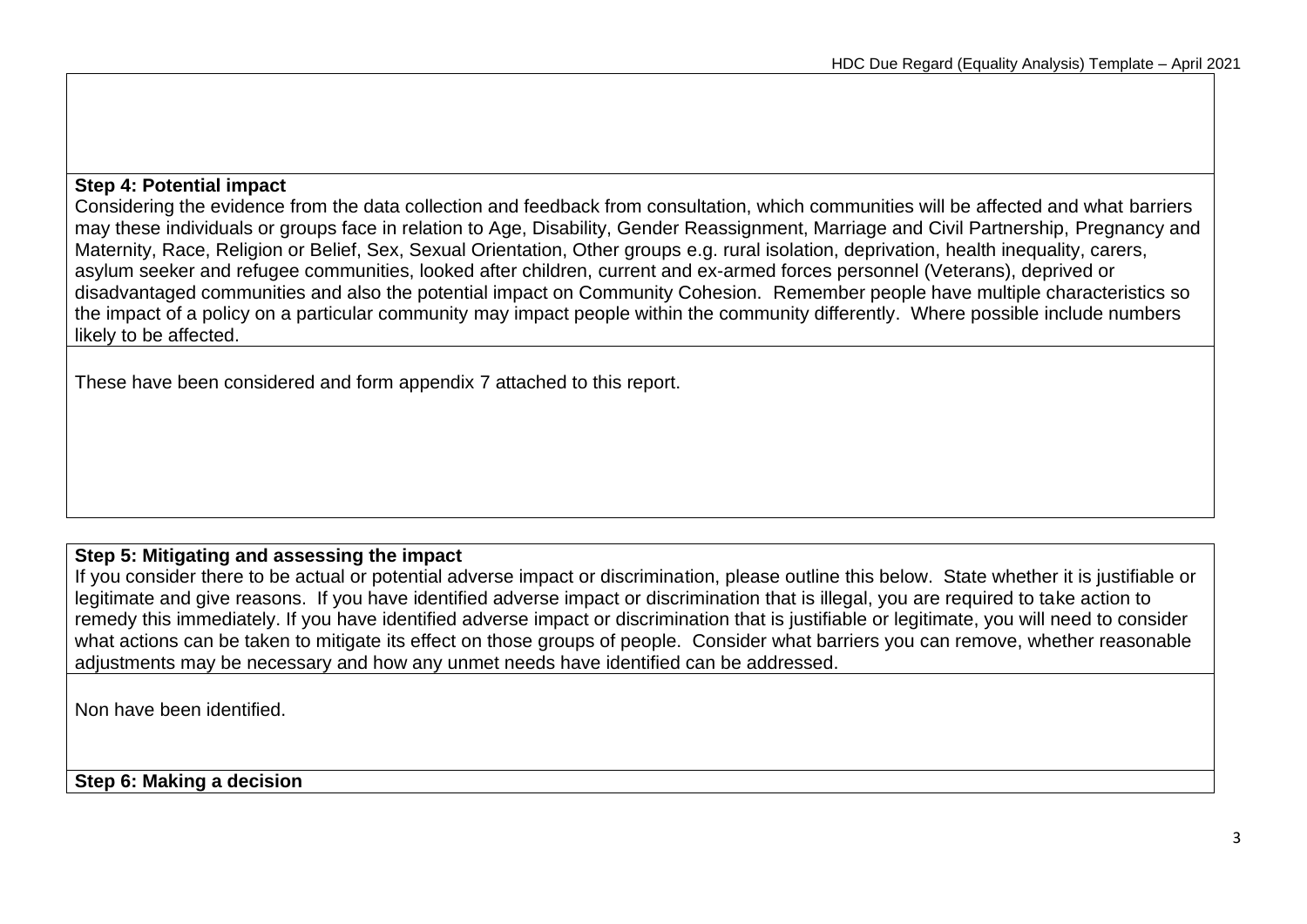Summarise your findings and give an overview of whether the policy will meet Harborough District Council's responsibilities in relation to equality, diversity and human rights. Does it contribute to the achievement of the three aims of the Public Sector Equality Duty – eliminate unlawful discrimination, harassment, victimisation; advance equality of opportunity and foster good relations?

We believe that this new policy/order will meet the needs of Harborough District Councils responsibility under our public Sector Duty.

Communities will see less impact from the result of people using psychoactive substances and feel more aware about the issue and how to challenge its use.

## **Step 7: Monitoring, evaluation & review of your policy/procedure/service change** What monitoring systems will you put in place to promote equality of opportunity, monitor impact and effectiveness and make positive improvements? How frequently will monitoring take place and who will be responsible?

We will monitor and record all data in relation to the use of this new order, such as the age, ethnicity of anyone issued a Fixed Penalty Notice (FPN). Every 6 months we will review this data to understand how it is being used and if necessary make adaptions to the policy or review training to officer who have the powers to enforce the order.